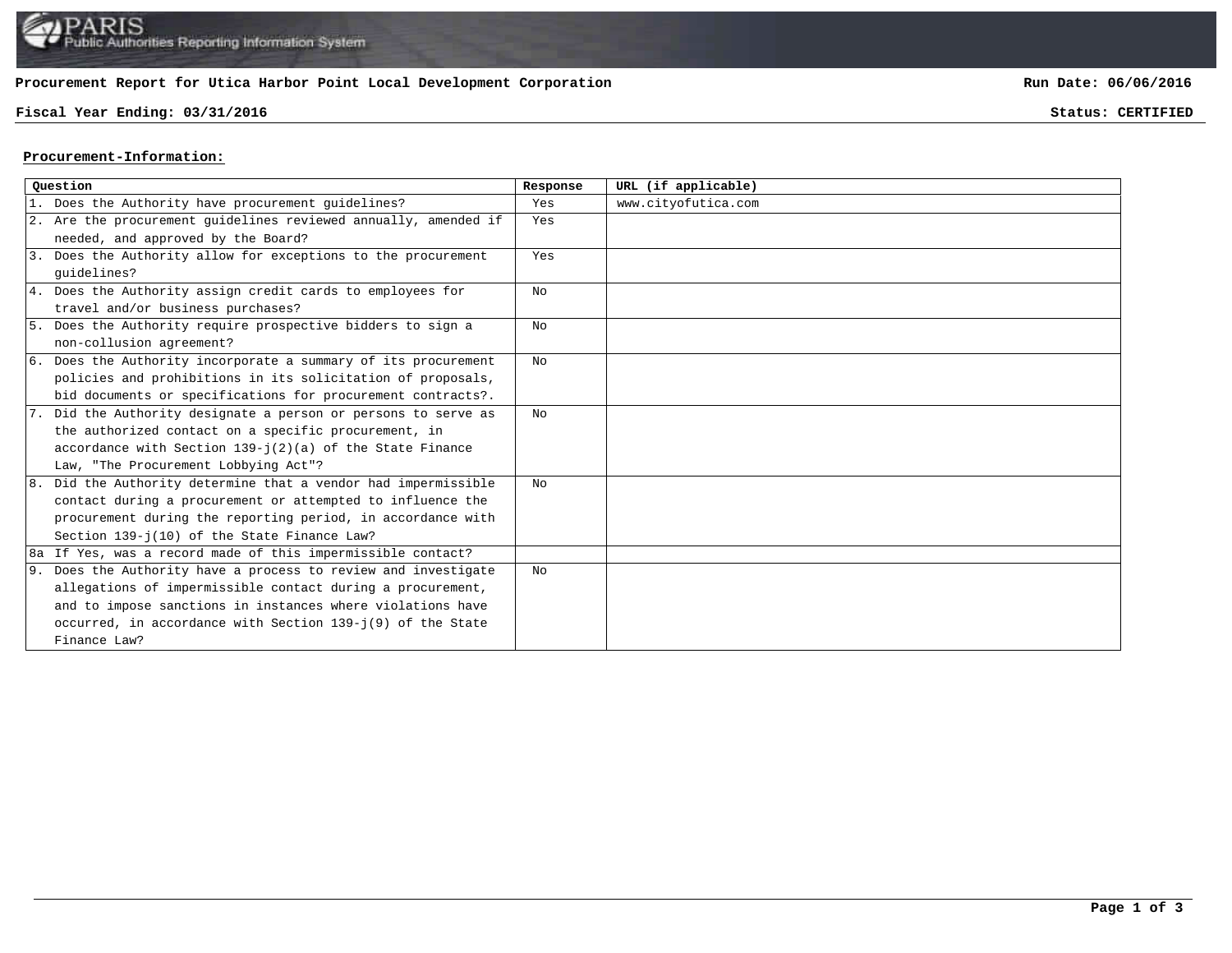**Procurement Report for Utica Harbor Point Local Development Corporation**

**Run Date: 06/06/2016**

**Fiscal Year Ending: 03/31/2016 Status: CERTIFIED**

**Procurement Transactions Listing:**

This Authority has indicated that it has no Procurement Transactions for the reporting period.